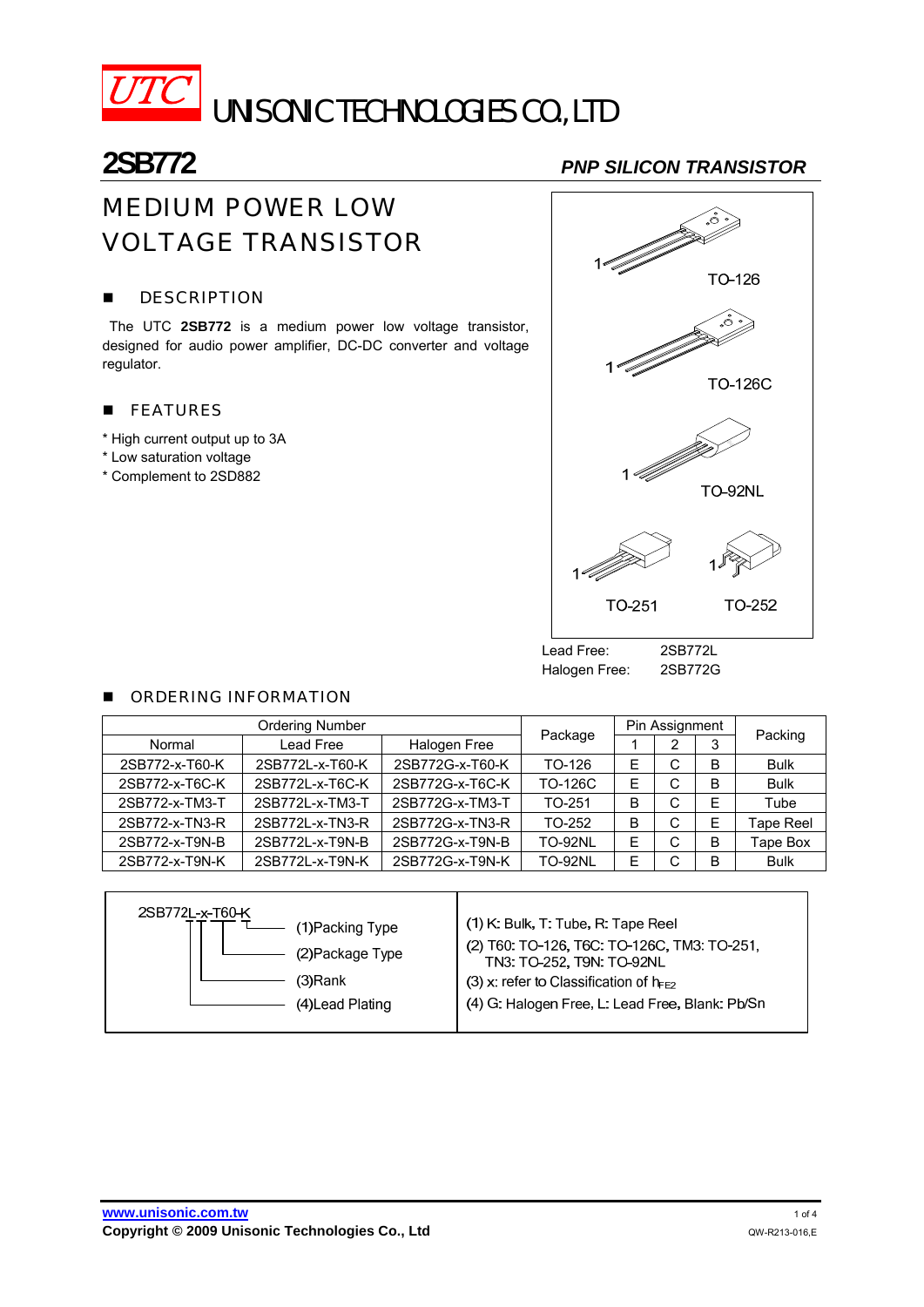#### ■ ABSOLUTE MAXIMUM RATINGS (Ta = 25℃)

| <b>PARAMETER</b>                         |                                  |       | SYMBOL                    | <b>RATINGS</b>  | <b>UNIT</b> |
|------------------------------------------|----------------------------------|-------|---------------------------|-----------------|-------------|
| Collector-Base Voltage                   |                                  |       | V <sub>CHO</sub>          | -40             | V           |
| <b>Collector-Emitter Voltage</b>         |                                  |       | V <sub>CEO</sub>          | $-30$           |             |
| Emitter-Base Voltage                     |                                  |       | V <sub>EBO</sub>          | -5              |             |
| <b>ICollector Current</b>                |                                  | DC.   | Ic.                       | -3              | A           |
|                                          |                                  | Pulse | <b>I</b> CP               | $-7$            | A           |
| <b>Base Current</b>                      |                                  |       | <b>l</b> B                | $-0.6$          | A           |
|                                          | <b>TO-92NL</b>                   |       | $P_{\rm C}$               | 0.5             | W           |
| Collector Dissipation $(Ta=25^{\circ}C)$ | TO-251/TO-252/<br>TO-126/TO-126C |       |                           |                 | W           |
| Junction Temperature                     |                                  |       | T.                        | $+150$          | °C          |
| Storage Temperature                      |                                  |       | $\mathsf{T}_{\text{STG}}$ | $-55 \sim +150$ |             |

Note Absolute maximum ratings are those values beyond which the device could be permanently damaged. Absolute maximum ratings are stress ratings only and functional device operation is not implied.

#### ■ ELECTRICAL CHARACTERISTICS (Ta= 25℃, unless otherwise specified)

| <b>PARAMETER</b>                     | <b>SYMBOL</b>     | <b>TEST CONDITIONS</b>                                  | <b>MIN</b> | <b>TYP</b> | <b>MAX</b> | UNIT       |
|--------------------------------------|-------------------|---------------------------------------------------------|------------|------------|------------|------------|
| Collector-Base Breakdown Voltage     | BV <sub>CBO</sub> | $\mathsf{I}_{\mathsf{C}}$ =-100µA, I $_{\mathsf{E}}$ =0 | $-40$      |            |            | V          |
| Collector-Emitter Breakdown Voltage  | BV <sub>CEO</sub> | $IC=-1mA, IB=0$                                         | $-30$      |            |            | V          |
| Emitter-Base Breakdown Voltage       | BV <sub>FRO</sub> | $I_F = -100 \mu A$ , $I_C = 0$                          | -5         |            |            | V          |
| Collector Cut-Off Current            | I <sub>CBO</sub>  | $V_{CB}$ =-30V, l <sub>F</sub> =0                       |            |            | $-1000$    | nA         |
| Collector Cut-Off Current            | I <sub>CEO</sub>  | $V_{CF}$ =-30V, $I_B$ =0                                |            |            | $-1000$    | nA         |
| lEmitter Cut-Off Current             | <b>LEBO</b>       | $V_{EB}$ =-3V, I <sub>C</sub> =0                        |            |            | $-1000$    | nA         |
| DC Current Gain(Note 1)              | $h_{FE1}$         | $V_{CF} = -2V$ . I <sub>C</sub> =-20mA                  | 30         | 200        |            |            |
|                                      | $h_{FE2}$         | $V_{CF} = -2V$ , $I_C = -1A$                            | 100        | 150        | 400        |            |
| Collector-Emitter Saturation Voltage | $V_{CE(SAT)}$     | $IC=-2A$ , $IB=-0.2A$                                   |            | $-0.3$     | $-0.5$     | V          |
| Base-Emitter Saturation Voltage      | $V_{BE(SAT)}$     | $I_C = -2A$ , $I_B = -0.2A$                             |            | $-1.0$     | $-2.0$     | V          |
| Current Gain Bandwidth Product       | fт                | $V_{CF} = -5V$ , $I_C = -0.1A$                          |            | 80         |            | <b>MHz</b> |
| Output Capacitance                   | Cob               | $V_{CB}$ =-10V, $I_F$ =0,f=1MHz                         |            | 45         |            | рF         |

Note 1: Pulse test: PW<300μs, Duty Cycle<2%

### $\blacksquare$  CLASSIFICATION OF  $h_{FE2}$

| RANK              |                                   |           | $\overline{\phantom{0}}$<br>- |
|-------------------|-----------------------------------|-----------|-------------------------------|
| <b>TVIGE</b><br>n | 200<br>$\sim$ $\sim$ $\sim$<br>ŰÜ | מפפ<br>'n | ∩∩<br>nn                      |

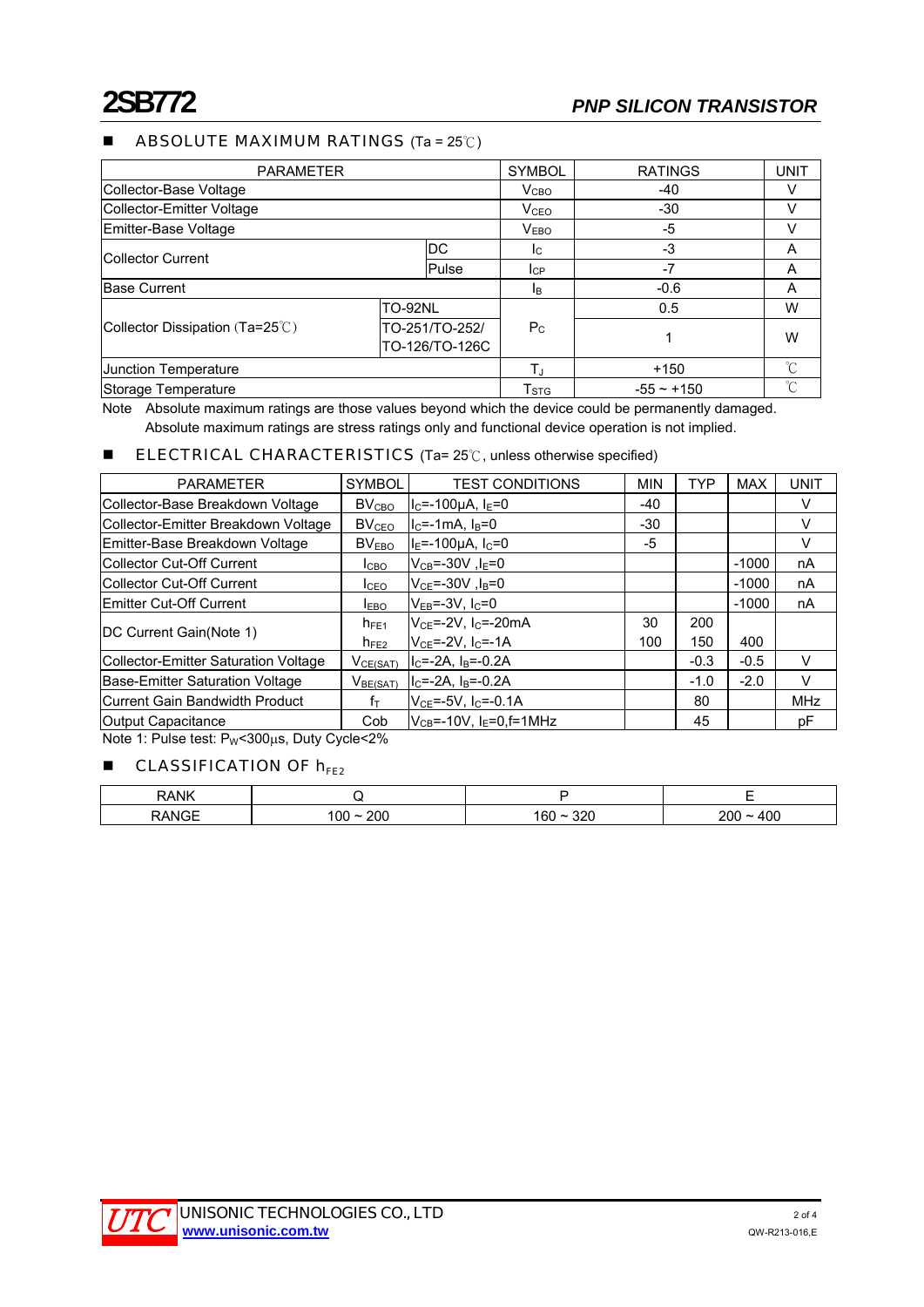## **TYPICAL CHARACTERICS**



#### Static Characteristics

Derating Curve of Safe Operating Areas



Power Derating